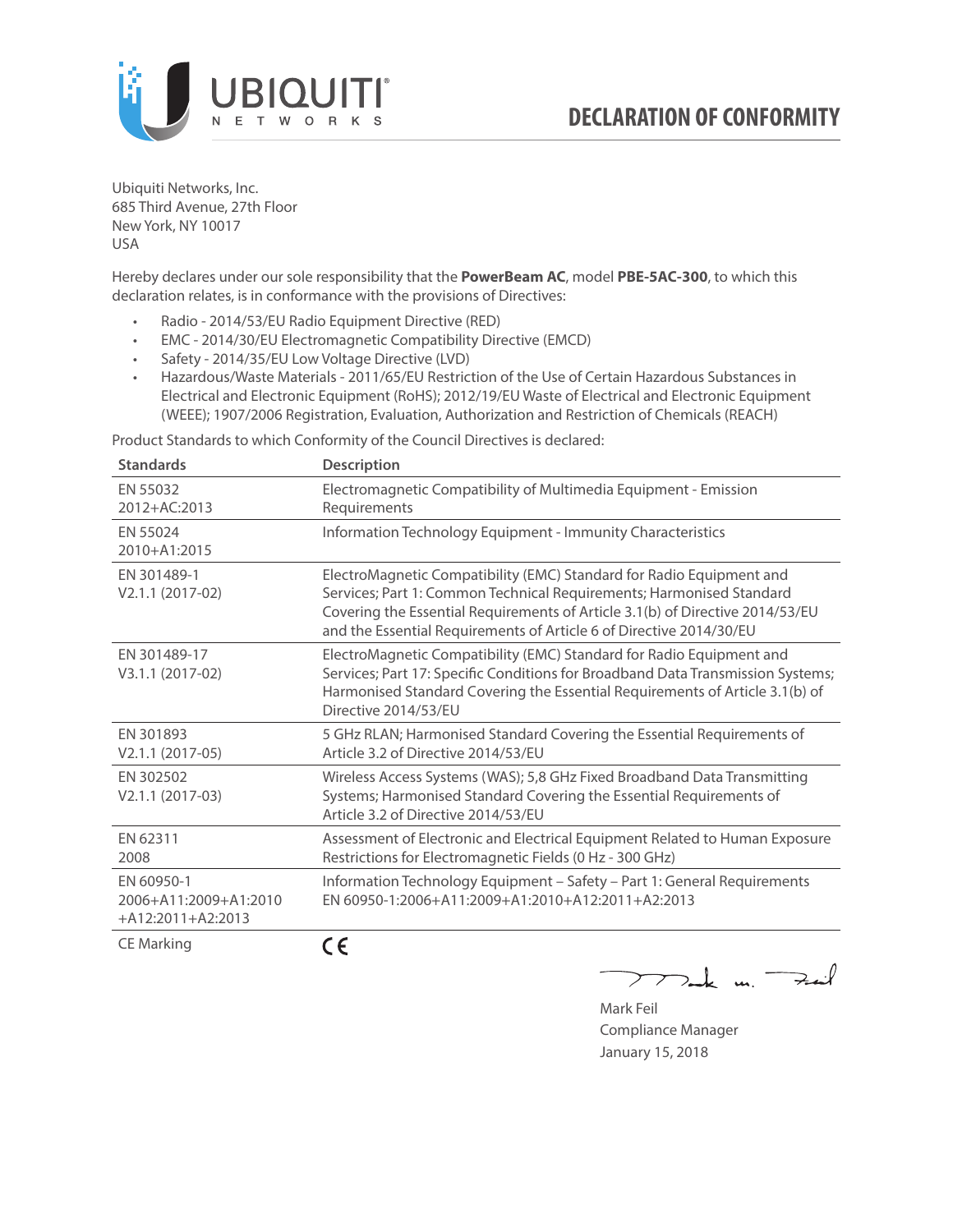

# **български** [Bulgarian]

С настоящото UBIQUITI NETWORKS декларира, че този тип радиосъоръжение PBE-5AC-300 е в съответствие с Директива 2014/53/ЕС.

# **Hrvatski** [Croatian]

UBIQUITI NETWORKS ovime izjavljuje da je radijska oprema tipa PBE-5AC-300 u skladu s Direktivom 2014/53/EU.

# **Čeština** [Czech]

Tímto UBIQUITI NETWORKS prohlašuje, že typ rádiového zařízení PBE-5AC-300 je v souladu se směrnicí 2014/53/EU.

# **Dansk** [Danish]

Hermed erklærer UBIQUITI NETWORKS, at radioudstyrstypen PBE-5AC-300 er i overensstemmelse med direktiv 2014/53/EU.

# **Nederlands** [Dutch]

Hierbij verklaar ik, UBIQUITI NETWORKS, dat het type radioapparatuur PBE-5AC-300 conform is met Richtlijn 2014/53/EU.

### **English**

Hereby, UBIQUITI NETWORKS declares that the radio equipment type PBE-5AC-300 is in compliance with Directive 2014/53/EU.

# **Eesti keel** [Estonian]

Käesolevaga deklareerib UBIQUITI NETWORKS, et käesolev raadioseadme tüüp PBE-5AC-300 vastab direktiivi 2014/53/EL nõuetele.

# **Suomi** [Finnish]

UBIQUITI NETWORKS vakuuttaa, että radiolaitetyyppi PBE-5AC-300 on direktiivin 2014/53/EU mukainen.

# **Français** [French]

Le soussigné, UBIQUITI NETWORKS, déclare que l'équipement radioélectrique du type PBE-5AC-300 est conforme à la directive 2014/53/UE.

# **Deutsch** [German]

Hiermit erklärt UBIQUITI NETWORKS, dass der Funkanlagentyp PBE-5AC-300 der Richtlinie 2014/53/EU entspricht.

# **Ελληνικά** [Greek]

Με την παρούσα ο/η UBIQUITI NETWORKS, δηλώνει ότι ο ραδιοεξοπλισμός PBE-5AC-300 πληροί την οδηγία 2014/53/ΕΕ.

# **Magyar** [Hungarian]

UBIQUITI NETWORKS igazolja, hogy a PBE-5AC-300 típusú rádióberendezés megfelel a 2014/53/EU irányelvnek.

# **Íslenska** [Icelandic]

Hér með lýsir UBIQUITI NETWORKS yfir því að PBE-5AC-300 er í samræmi við tilskipun 2014/53/ESB.